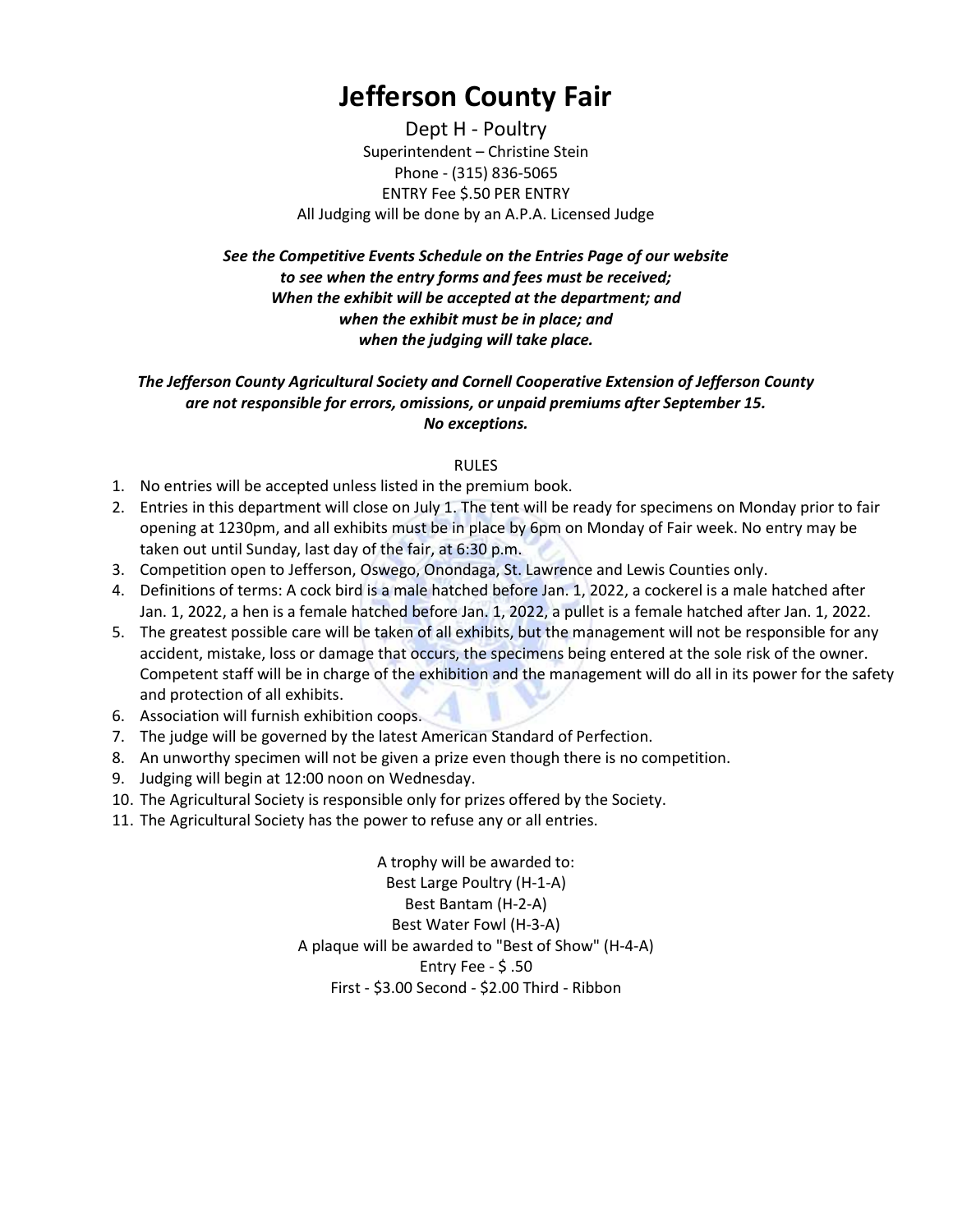|                                      | Section 1 - LARGE POULTRY |     |                |        |  |
|--------------------------------------|---------------------------|-----|----------------|--------|--|
| <b>American Class</b>                | Cock                      | Hen | Cockerel       | Pullet |  |
| <b>Barred Plymouth Rock</b>          | 1                         | 2   | 3              | 4      |  |
| <b>Buff Plymouth Rock</b>            | 5                         | 6   | $\overline{7}$ | 8      |  |
| White Plymouth Rock                  | 9                         | 10  | 11             | 12     |  |
| <b>Silver Penciled Plymouth Rock</b> | 13                        | 14  | 15             | 16     |  |
| Partridge Plymouth Rock              | 17                        | 18  | 19             | 20     |  |
| <b>Columbian Plymouth Rock</b>       | 21                        | 22  | 23             | 24     |  |
| <b>Blue Plymouth Rock</b>            | 25                        | 26  | 27             | 28     |  |
| Silver Laced Wyandotte               | 29                        | 30  | 31             | 32     |  |
| Golden Laced Wyandotte               | 33                        | 34  | 35             | 36     |  |
| White Wyandotte                      | 37                        | 38  | 39             | 40     |  |
| <b>Black Wyandotte</b>               | 41                        | 42  | 43             | 44     |  |
| <b>Buff Wyandotte</b>                | 45                        | 46  | 47             | 48     |  |
| Partridge Wyandotte                  | 49                        | 50  | 51             | 52     |  |
| Silver-Penciled Wyandotte            | 53                        | 54  | 55             | 56     |  |
| Columbian Wyandotte                  | 57                        | 58  | 59             | 60     |  |
| <b>Black Java</b>                    | 61                        | 62  | 63             | 64     |  |
| Mottled Java                         | 65                        | 66  | 67             | 68     |  |
| Dominique                            | 69                        | 70  | 71             | 72     |  |
| S.C. Rhode Island Red                | 73                        | 74  | 75             | 76     |  |
| R.C. Rhode Island Red                | 77                        | 78  | 79             | 80     |  |
| Rhode Island White                   | 81                        | 82  | 83             | 84     |  |
| <b>Buckeye</b>                       | 85                        | 86  | 87             | 88     |  |
| Jersey Black Giant                   | 89                        | 90  | 91             | 92     |  |
| Jersey White Giant                   | 93                        | 94  | 95             | 96     |  |
| Lamona                               | 97                        | 98  | 99             | 100    |  |
| New Hampshire                        | 101                       | 102 | 103            | 104    |  |
| <b>Buff Chantecler</b>               | 105                       | 106 | 107            | 108    |  |
| Partridge Chantecler                 | 109                       | 110 | 111            | 112    |  |
| <b>White Chantecler</b>              | 113                       | 114 | 115            | 116    |  |
| <b>Asiatic Class</b>                 | Cock                      | Hen | Cockerel       | Pullet |  |
| Light Brahma                         | 117                       | 118 | 119            | 120    |  |
| Dark Brahma                          | 121                       | 122 | 123            | 124    |  |
| <b>Buff Brahma</b>                   | 125                       | 126 | 127            | 128    |  |
| Partridge Cochin                     | 129                       | 130 | 131            | 132    |  |
| White Cochin                         | 133                       | 134 | 135            | 136    |  |
| <b>Buff Cochin</b>                   | 137                       | 138 | 139            | 140    |  |
| <b>Black Cochin</b>                  | 141                       | 142 | 143            | 144    |  |
| Silver-Laced Cochin                  | 145                       | 146 | 147            | 148    |  |
| Golden-Laced Cochin                  | 149                       | 150 | 151            | 152    |  |
| A.O.C. Cochin                        | 153                       | 154 | 155            | 156    |  |
| <b>Black Langshan</b>                | 157                       | 158 | 159            | 160    |  |
| White Langshan                       | 161                       | 162 | 163            | 164    |  |
| Mediterranean Class                  | Cock                      | Hen | Cockerel       | Pullet |  |
| S.C., White Leghorn                  | 165                       | 166 | 167            | 168    |  |
| R.C., White Leghorn                  | 169                       | 170 | 171            | 172    |  |
| S.C., Dark Brown Leghorn             | 173                       | 174 | 175            | 176    |  |
| R.C., Dark Brown Leghorn             | 177                       | 178 | 179            | 180    |  |
|                                      |                           |     |                |        |  |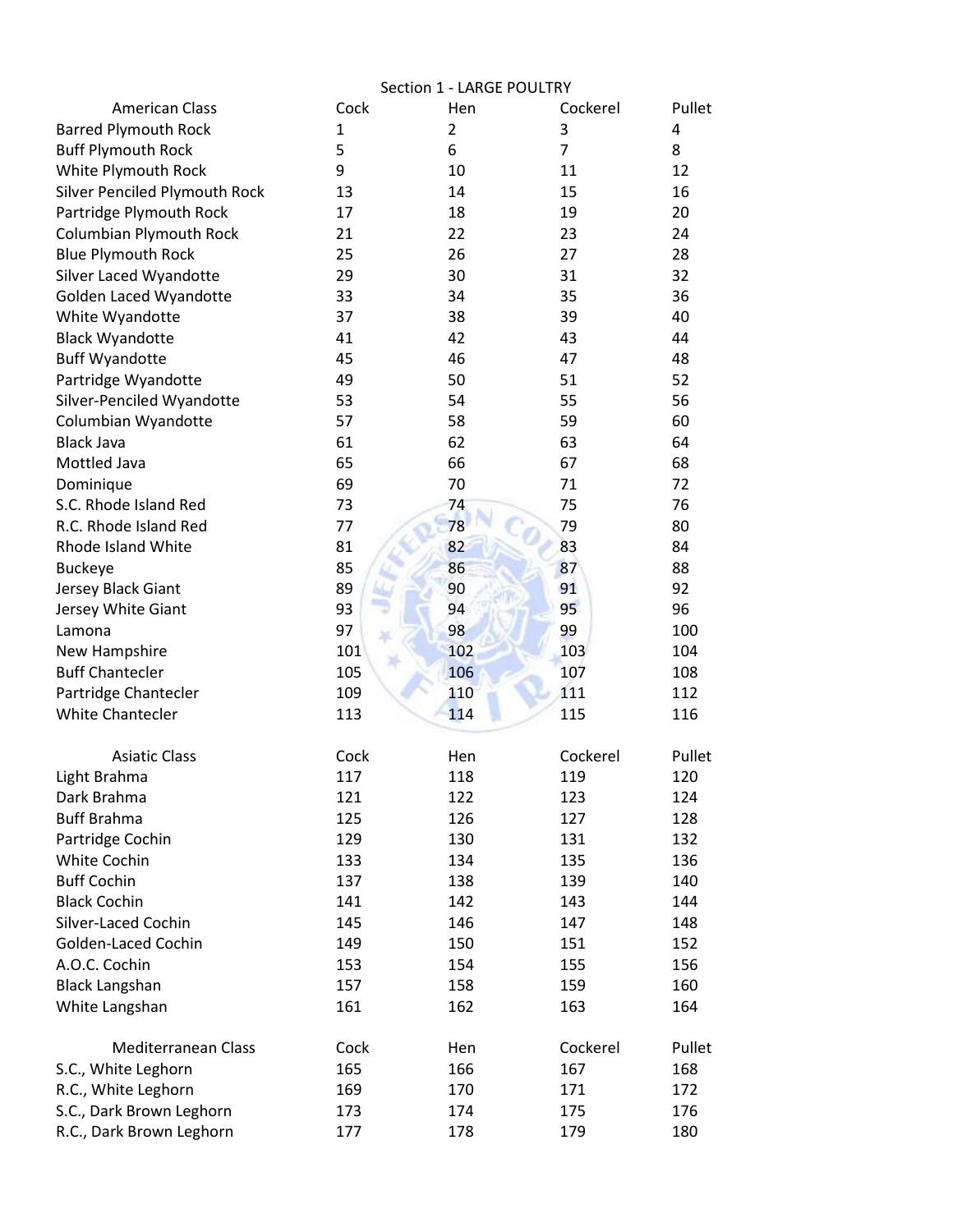| S.C., Light Brown Leghorn    | 181  | 182 | 183      | 184    |
|------------------------------|------|-----|----------|--------|
| R.C., Light BrownLeghorn     | 185  | 186 | 187      | 188    |
| S.C., Buff Leghorn           | 189  | 190 | 191      | 192    |
| R.C., Buff Leghorn           | 193  | 194 | 195      | 196    |
| S.C., Black Leghorn          | 197  | 198 | 199      | 200    |
| R.C., Black Leghorn          | 201  | 202 | 203      | 204    |
| S.C., Silver Leghorn         | 205  | 206 | 207      | 208    |
| S.C., Golden Leghorn         | 209  | 210 | 211      | 212    |
| S.C. Columbian Leghorn       | 213  | 214 | 215      | 216    |
| S.C., Red Leghorn            | 217  | 218 | 219      | 220    |
| S.C., Blk-Tailed Red Leghorn | 221  | 222 | 223      | 224    |
| S.C., Black Minorca          | 225  | 226 | 227      | 228    |
| R.C., Black Minorca          | 229  | 230 | 231      | 232    |
| S.C. White Minorca           | 233  | 234 | 235      | 236    |
| R.C., White Minorca          | 237  | 238 | 239      | 240    |
| <b>Buff Minorca</b>          | 241  | 242 | 243      | 244    |
| W.F. Black Spanish           | 245  | 246 | 247      | 248    |
| <b>Blue Andalusian</b>       | 249  | 250 | 251      | 252    |
| <b>Buttercups</b>            | 253  | 254 | 255      | 256    |
| S.C., Mottled Ancona         | 257  | 258 | 259      | 260    |
| R.C., Molttled Ancona        | 261  | 262 | 263      | 264    |
|                              |      |     |          |        |
| <b>English Class</b>         | Cock | Hen | Cockerel | Pullet |
| <b>White Dorking</b>         | 265  | 266 | 267      | 268    |
| <b>Silver Grey Dorking</b>   | 269  | 270 | 271      | 272    |
| <b>Colored Dorking</b>       | 273  | 274 | 275      | 276    |
| <b>Red Dorking</b>           | 277  | 278 | 279      | 280    |
| <b>Buff Orpington</b>        | 281  | 282 | 283      | 284    |
| <b>Black Orpington</b>       | 285  | 286 | 287      | 288    |
| White Orpington              | 289  | 290 | 291      | 292    |
| <b>Blue Orpington</b>        | 293  | 294 | 295      | 296    |
| Red Cap                      | 297  | 298 | 299      | 300    |
| Australorp                   | 301  | 302 | 303      | 304    |
| Dark Cornish                 | 305  | 306 | 307      | 308    |
| White Cornish                | 309  | 310 | 311      | 312    |
| <b>Buff Cornish</b>          | 313  | 314 | 315      | 316    |
| White-Laced Red Cornish      | 317  | 318 | 319      | 320    |
| <b>Speckled Susex</b>        | 321  | 322 | 323      | 324    |
| <b>Red Susex</b>             | 325  | 326 | 327      | 328    |
| Light Sussex                 | 329  | 330 | 331      | 332    |
| Hamburg                      | Cock | Hen | Cockerel | Pullet |
| Silver-Spangled              | 333  | 334 | 335      | 336    |
| Golden-Spangled              | 337  | 338 | 339      | 340    |
| Silver-Penciled              | 341  | 342 | 343      | 344    |
| Golden-Penciled              | 345  | 346 | 347      | 348    |
| White                        | 349  | 350 | 351      | 352    |
| <b>Black</b>                 | 353  | 354 | 355      | 356    |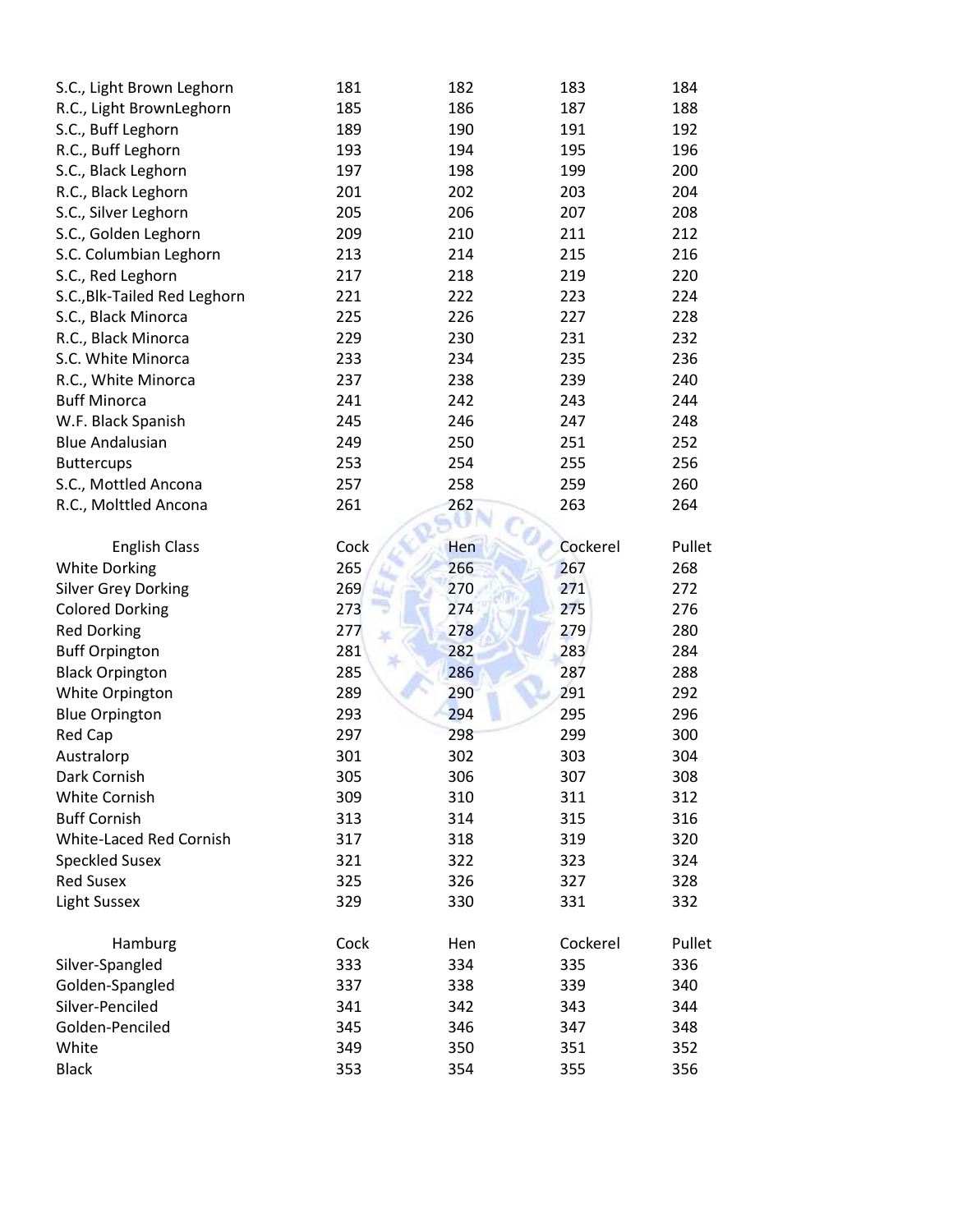| Polish                         | Cock | Hen | Cockerel | Pullet |
|--------------------------------|------|-----|----------|--------|
| W.C. Black                     | 357  | 358 | 359      | 360    |
| <b>Bearded Golden</b>          | 361  | 362 | 363      | 364    |
| <b>Bearded Silver</b>          | 365  | 366 | 367      | 368    |
| <b>Bearded White</b>           | 369  | 370 | 371      | 372    |
| <b>Bearded Buff-Laced</b>      | 373  | 374 | 375      | 376    |
| Non-Bearded Golden             | 377  | 378 | 379      | 380    |
| Non-Bearded Silver             | 381  | 382 | 383      | 384    |
| Non-Bearded White              | 385  | 386 | 387      | 388    |
| Non-Bearded Buff-Laced         | 389  | 390 | 391      | 392    |
| Bearded W.C. Blue              | 393  | 394 | 395      | 396    |
| Non-Bearded W.C. Blue          | 397  | 398 | 399      | 400    |
| French                         | Cock | Hen | Cockerel | Pullet |
| <b>Mottled Houdans</b>         | 401  | 402 | 403      | 404    |
| <b>White Houdans</b>           | 405  | 406 | 407      | 408    |
| Crevecoeur                     | 409  | 410 | 411      | 412    |
| LaFleche                       | 413  | 414 | 415      | 416    |
| Salmon Favorelies              | 417  | 418 | 419      | 420    |
| <b>White Faverolle</b>         | 421  | 422 | 423      | 424    |
| <b>Continental Class</b>       | Cock | Hen | Cockerel | Pullet |
| <b>Silver Campine</b>          | 425  | 426 | 427      | 428    |
| <b>Golden Campine</b>          | 429  | 430 | 431      | 432    |
|                                |      |     |          |        |
| Miscellaneous                  | Cock | Hen | Cockerel | Pullet |
| Lakenvelder                    | 433  | 434 | 435      | 436    |
| Sultan                         | 437  | 438 | 439      | 440    |
| <b>Silver Phoenix</b>          | 441  | 442 | 443      | 444    |
| Golden Phoenix                 | 445  | 446 | 447      | 448    |
| Phoenix A.O.C.                 | 449  | 450 | 451      | 452    |
| Frizzle                        | 453  | 454 | 455      | 456    |
| <b>Naked Neck</b>              | 457  | 458 | 459      | 460    |
| Dutch Kraienkoeppe             | 461  | 462 | 463      | 464    |
| White Yokohmas                 | 465  | 466 | 467      | 468    |
| <b>Red Shouldered Yokohmas</b> | 469  | 470 | 471      | 472    |
| A.O.V.                         | 473  | 474 | 475      | 476    |
| Americana                      | 477  | 478 | 479      | 480    |
| Auracona                       | 481  | 482 | 483      | 484    |
| <b>Oriental Games</b>          | Cock | Hen | Cockerel | Pullet |
| <b>Black Sumartra</b>          | 500  | 501 | 502      | 503    |
| Malay                          | 504  | 505 | 506      | 507    |
| Shamo Japanese                 | 508  | 509 | 510      | 511    |
| <b>Exhibition Games</b>        | Cock | Hen | Cockerel | Pullet |
| <b>Black Breasted Red</b>      | 516  | 517 | 518      | 519    |
| Duckwing                       | 520  | 521 | 522      | 523    |
| <b>Brown Red</b>               | 524  | 525 | 526      | 527    |
| <b>Black</b>                   | 528  | 529 | 530      | 531    |
| Red Pyle                       | 532  | 533 | 534      | 535    |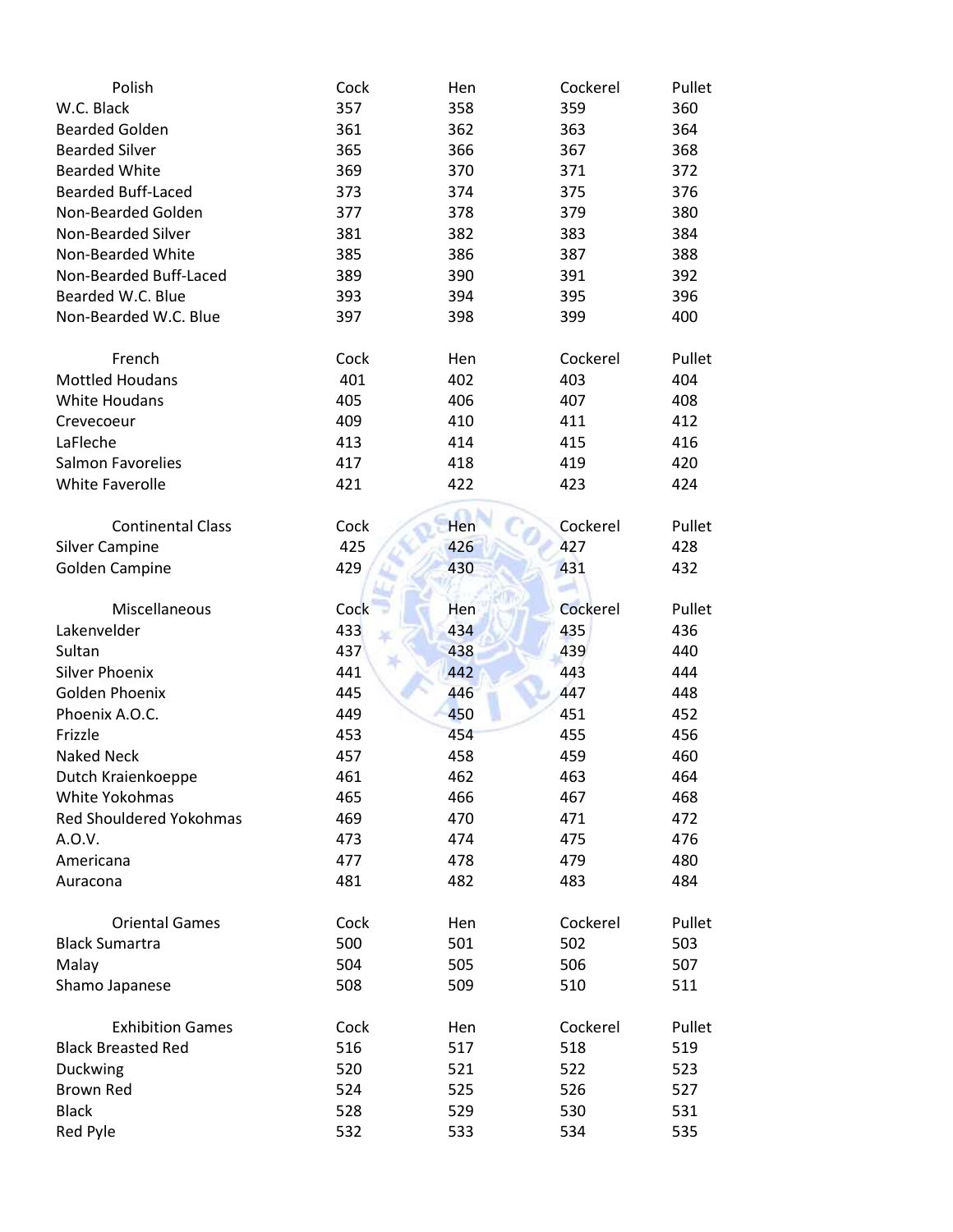| Spangled                  | 536  | 537 | 538      | 539    |
|---------------------------|------|-----|----------|--------|
| A.O.C.                    | 540  | 541 | 542      | 543    |
| <b>Old English Games</b>  | Cock | Hen | Cockerel | Pullet |
| <b>Black Breasted Red</b> | 548  | 549 | 550      | 551    |
| <b>Brown Red</b>          | 552  | 553 | 554      | 555    |
| Duckwing                  | 556  | 557 | 558      | 559    |
| White                     | 560  | 561 | 562      | 563    |
| A.O.C.                    | 564  | 565 | 566      | 567    |
| <b>Black Old English</b>  | 568  | 569 | 570      | 571    |
| Red Pyle Old English      | 572  | 573 | 574      | 575    |
| Spangled Old English      | 576  | 577 | 578      | 579    |
| A.O.V.                    | 580  | 581 | 582      | 583    |
| Guineas                   | Cock | Hen | Cockerel | Pullet |
| Pearl                     | 584  | 585 | 586      | 587    |
| White                     | 588  | 589 | 590      | 591    |
| Lavendar                  | 592  | 593 | 594      | 595    |
| A.O.C.                    | 596  | 597 | 598      | 599    |

|                                 | Section 2 - BANTAMS |      |          |        |
|---------------------------------|---------------------|------|----------|--------|
| <b>Modern Game Bantams</b>      | Cock                | Hen  | Cockerel | Pullet |
| <b>Black Breasted Red M.G.</b>  | 717                 | 718  | 719      | 720    |
| Brown Red M.G.                  | 721                 | 722  | 723      | 724    |
| Golden Duckwing M.G.            | 725                 | 726  | 727      | 728    |
| Silver Duckwing M.G.            | 729                 | 730  | 731      | 732    |
| Birchen M.G.                    | 733                 | 734  | 735      | 736    |
| Red Pyle M.G.                   | 737                 | 738  | 739      | 740    |
| White M.G.                      | 741                 | 742  | 743      | 744    |
| Black M.G.                      | 745                 | 746  | 747      | 748    |
| Blue M.G.                       | 749                 | 750  | 751      | 752    |
| Lemon Blue M.G.                 | 753                 | 754  | 755      | 756    |
| <b>Black Breasted Red Malay</b> | 757                 | 758  | 759      | 760    |
| A.O.C. Malay                    | 761                 | 762  | 763      | 764    |
| Golden Duckwing O.E.            | 765                 | 766  | 767      | 768    |
| <b>Mottled Duckwing</b>         | 765A                | 766A | 767A     | 768A   |
| Silver Duckwing O.E.            | 769                 | 770  | 771      | 772    |
| <b>Fawn Silver Duckwing</b>     | 769A                | 770A | 771A     | 772A   |
| Red Pyle O.E.                   | 773                 | 774  | 775      | 776    |
| Birchen O.E.                    | 777                 | 778  | 779      | 780    |
| Spangled O.E.                   | 781                 | 782  | 783      | 784    |
| White O.E.                      | 785                 | 786  | 787      | 788    |
| <b>Black Breasted Red O.E.</b>  | 789                 | 790  | 791      | 792    |
| Wheaton O.E.                    | 793                 | 794  | 795      | 796    |
| Blue Wheaton O.E.               | 793A                | 794A | 795A     | 796A   |
| Black O.E.                      | 797                 | 798  | 799      | 800    |
| Blue O.E.                       | 801                 | 802  | 803      | 804    |
| <b>Black Tailed Buff O.E.</b>   | 805                 | 806  | 807      | 808    |
| Creole O.E.                     | 809                 | 810  | 811      | 812    |
| Self Blue O.E.                  | 813                 | 814  | 815      | 816    |
| Brown Red O.E.                  | 817                 | 818  | 819      | 820    |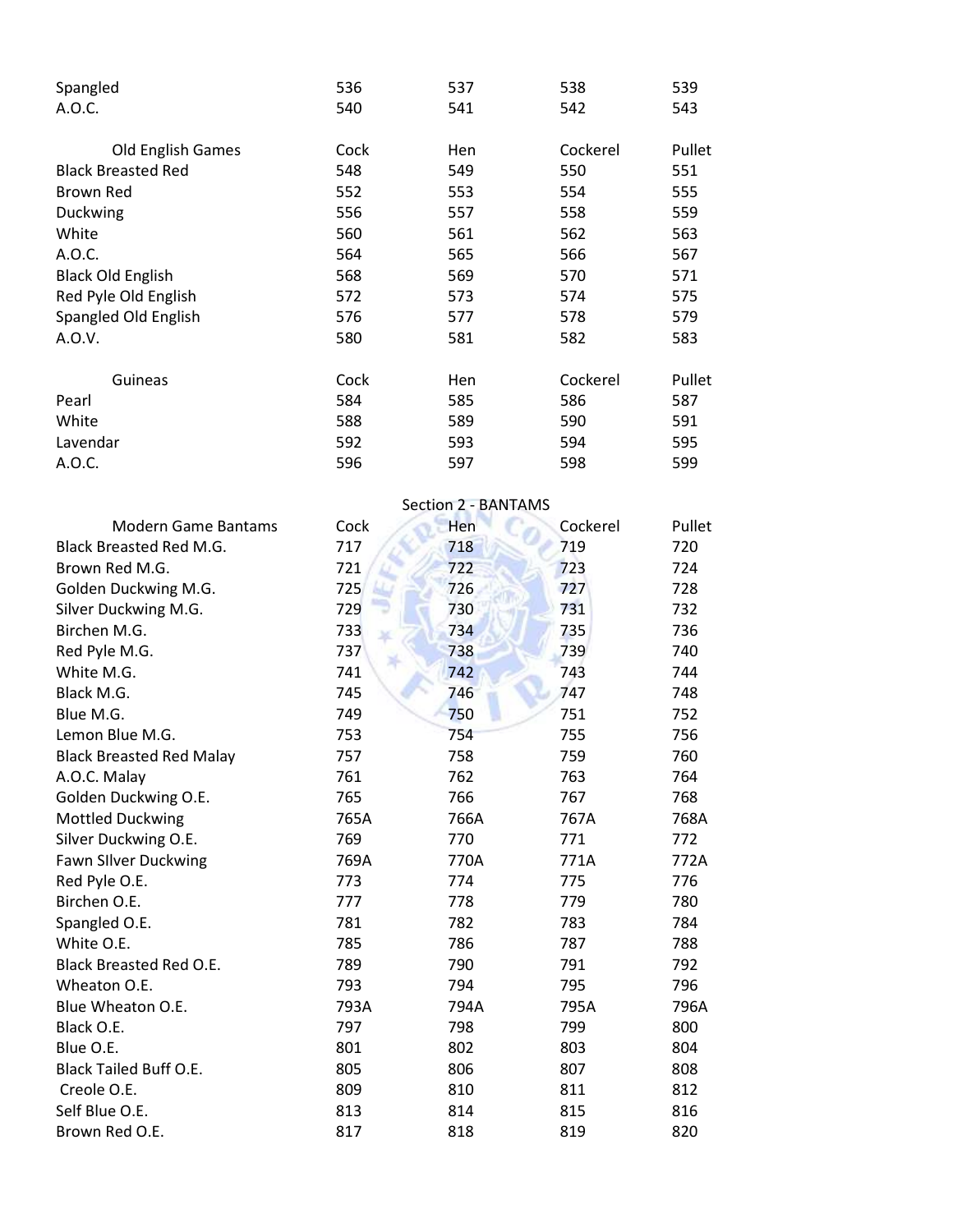| Cuckoo O.E.                          | 821         | 822         | 823          | 824    |
|--------------------------------------|-------------|-------------|--------------|--------|
| Black Tailed White O.E.              | 825         | 826         | 827          | 828    |
| A.O.V. Cornish                       | 829         | 830         | 831          | 832    |
| Dark Cornish                         | 833         | 834         | 835          | 836    |
| White -Laced Red Cornish             | 837         | 838         | 839          | 840    |
| White Cornish                        | 841         | 842         | 843          | 844    |
| <b>Blue-Laced Red Cornish</b>        | 845         | 846         | 847          | 848    |
| A.O.V. O.E.                          | 849         | 850         | 851          | 852    |
|                                      |             |             |              |        |
| <b>Ornamental Bantams</b>            | Cock        | Hen         | Cockerel     | Pullet |
| Mottled Ancona                       | 853         | 854         | 855          | 856    |
| <b>Blue Andalusian</b>               | 857         | 858         | 859          | 860    |
| Frizzle                              | 861         | 862         | 863          | 864    |
| <b>Black Japanese</b>                | 865         | 866         | 867          | 868    |
| <b>Black Tailed Buff Japanese</b>    | 869         | 870         | 871          | 872    |
| <b>Black Tailed White Japanese</b>   | 873         | 874         | 875          | 876    |
| Gray Japanese                        | 877         | 878         | 879          | 880    |
| Mottled Japanese                     | 881         | 882         | 883          | 884    |
| White Japanese                       | 885         | 886         | 887          | 888    |
| <b>Black Jersey Giant</b>            | 889         | 890         | 891          | 892    |
| White Jersey Giant                   | 893         | 894         | 895          | 896    |
| S.C. Black Leghorn                   | 897         | 898         | 899          | 900    |
| S.C. Buff Leghorn                    | 901         | 902         | 903          | 904    |
| S.C. Dark Brown Leghorn              | 905         | 906         | 907          | 908    |
| S.C. Light Brown Leghorn             | 909         | 910         | 911          | 912    |
| S.C. Silver Leghorn                  | 913         | 914         | 915          | 916    |
| S.C. White Leghorn                   | 917         | 918         | 919          | 920    |
| <b>Black Minorca</b>                 | 921         | 922         | 923          | 924    |
| New Hampshire                        | 925         | 926         | 927          | 928    |
| <b>Black Orpington</b>               | 929         | 930         | 931          | 932    |
| <b>Blue Orpington</b>                | 933         | 934         | 935          | 936    |
| <b>Buff Orpington</b>                | 937         | 938         | 939          | 940    |
| White Orpington                      | 941         | 942         | 943          | 944    |
| <b>Black Plymouth Rock</b>           | 945         | 946         | 947          | 948    |
| <b>Barred Plymouth Rock</b>          | 949         | 950         | 951          | 952    |
| <b>Blue Plymouth Rock</b>            | 953         | 954         | 955          | 956    |
| <b>Buff Plymouth Rock</b>            | 957         | 958         | 959          | 960    |
| <b>Columbian Plymouth Rock</b>       | 961         | 962         | 963          | 964    |
| Partridge Plymouth Rock              | 965         | 966         | 967          | 968    |
| <b>Silver Penciled Plymouth Rock</b> | 969         | 970         | 971          | 972    |
| White Plymouth Rock                  | 973         | 974         | 975          | 976    |
| S.C. Rhode Island Red                | 977         | 978         | 979          | 980    |
| <b>Speckled Susex</b>                | 981         | 982         | 983          | 984    |
| W.F. Black Spanish                   | 985         | 986         | 987          | 988    |
| Phonenix                             | 989         | 990         | 991          | 992    |
| <b>Black Belgian</b>                 | 993         | 994         | 995          | 996    |
|                                      |             |             |              |        |
| <b>Blue Belgian</b>                  | 997<br>1001 | 997<br>1002 | 999          | 1000   |
| Quail Belgian<br>White Belgian       | 1005        | 1006        | 1003<br>1007 | 1004   |
| <b>Black Hamburg</b>                 | 1009        | 1010        | 1011         | 1008   |
| <b>Silver Spangled Hamburg</b>       |             |             |              | 1012   |
|                                      | 1013        | 1014        | 1015         | 1016   |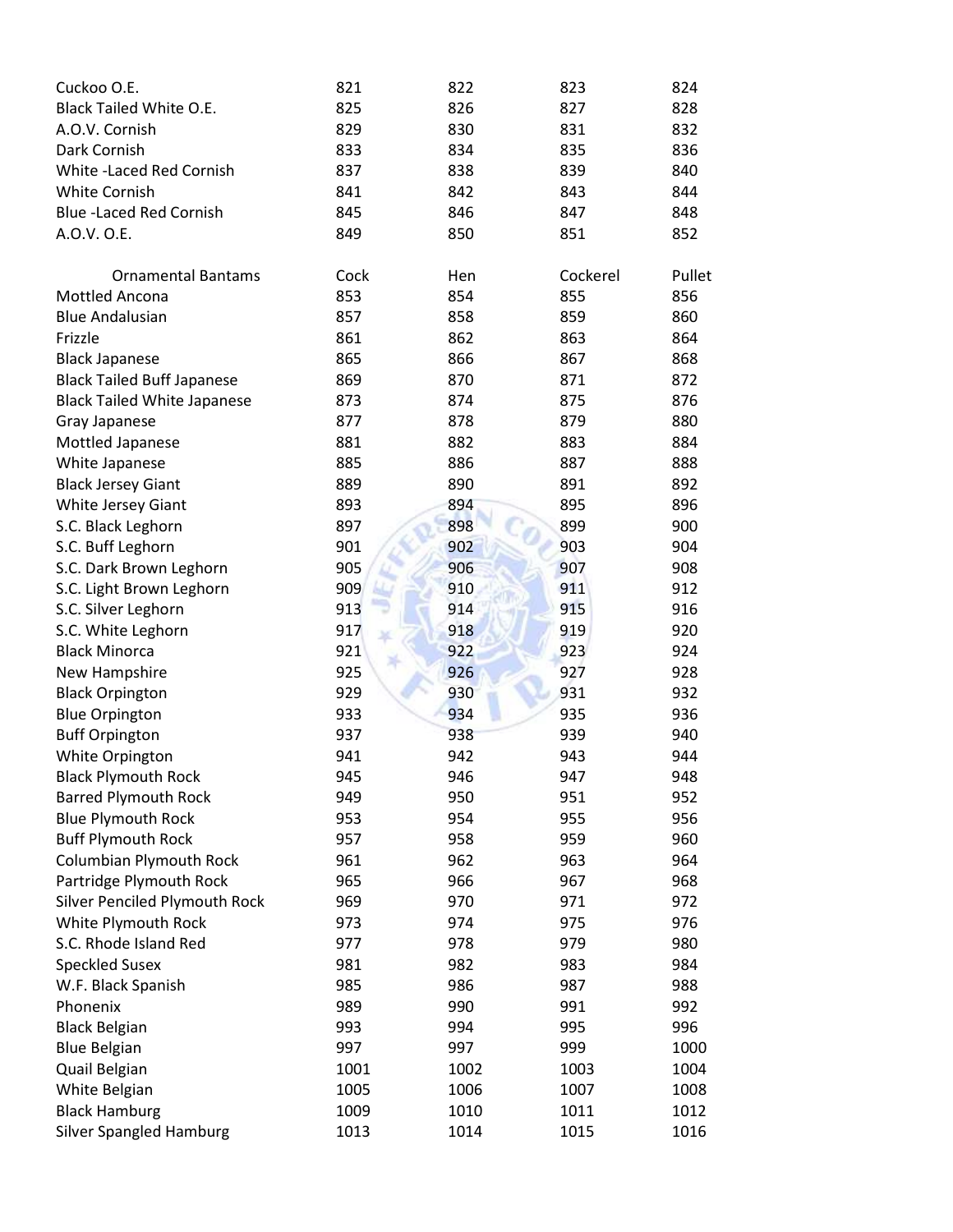| A.O.C. Hamburg                   | 1013A | 1014A | 1015A | 1016A |
|----------------------------------|-------|-------|-------|-------|
| R.C. Dark Brown Leghorn          | 1017  | 1018  | 1019  | 1020  |
| R.C. Light Brown Leghorn         | 1021  | 1022  | 1023  | 1024  |
| R.C. White Leghorn               | 1025  | 1026  | 1027  | 1028  |
| R.C. Rhode Island Red            | 1029  | 1030  | 1031  | 1032  |
| <b>Black Rosecomb</b>            | 1033  | 1034  | 1035  | 1036  |
| <b>Blue Rosecomb</b>             | 1037  | 1038  | 1039  | 1040  |
| White Rosecomb                   | 1041  | 1042  | 1043  | 1044  |
| Golden Sebright                  | 1045  | 1046  | 1047  | 1048  |
| Silver Sebright                  | 1049  | 1050  | 1051  | 1052  |
| <b>Black Wyandotte</b>           | 1053  | 1054  | 1055  | 1056  |
| <b>Blue Wyandotte</b>            | 1057  | 1058  | 1059  | 1060  |
| <b>Buff Wyandotte</b>            | 1061  | 1062  | 1063  | 1064  |
| <b>Buff Columbian Wyandotte</b>  | 1065  | 1066  | 1067  | 1068  |
| Columbian Wyandotte              | 1069  | 1070  | 1071  | 1072  |
| Golden Laced Wyandotte           | 1073  | 1074  | 1075  | 1076  |
| Partridge Wyandotte              | 1077  | 1078  | 1079  | 1080  |
| Silver Laced Wyandotte           | 1081  | 1082  | 1083  | 1084  |
| Silver-Penciled Wyandotte        | 1085  | 1086  | 1087  | 1088  |
| White Wyandotte                  | 1089  | 1090  | 1091  | 1092  |
| Americana                        | 1093  | 1094  | 1095  | 1096  |
| Araucana                         | 1097  | 1098  | 1099  | 1100  |
| Mottled Houdan                   | 1101  | 1102  | 1103  | 1104  |
| White Houdan                     | 1105  | 1106  | 1107  | 1108  |
| LaFleche                         | 1109  | 1110  | 1111  | 1112  |
| Bearded W.C. Blue Polish         | 1113  | 1114  | 1115  | 1116  |
| <b>Bearded Buff Laced Polish</b> | 1117  | 1118  | 1119  | 1120  |
| <b>Bearded Golden Polish</b>     | 1121  | 1122  | 1123  | 1124  |
| <b>Bearded Silver Polish</b>     | 1125  | 1126  | 1127  | 1128  |
| <b>Bearded White Polish</b>      | 1129  | 1130  | 1131  | 1132  |
| Non-Bearded Buff Laced Polish    | 1133  | 1134  | 1135  | 1136  |
| Non-Bearded Golden Polish        | 1137  | 1138  | 1139  | 1140  |
| Non-Bearded Silver Polish        | 1141  | 1142  | 1143  | 1144  |
| Non-Bearded White Polish         | 1145  | 1146  | 1147  | 1148  |
| Non-Bearded W.C. Black Polish    | 1149  | 1150  | 1151  | 1152  |
| Non-Bearded W.C. Blue Polish     | 1153  | 1154  | 1155  | 1156  |
| <b>Black Sumarta</b>             | 1157  | 1158  | 1159  | 1160  |
| Aseel                            | 1161  | 1162  | 1163  | 1164  |
| <b>Black Booted</b>              | 1165  | 1166  | 1167  | 1168  |
| Mille Fleur Booted               | 1169  | 1170  | 1171  | 1172  |
| Porcelain Booted                 | 1173  | 1174  | 1175  | 1176  |
| White Booted                     | 1177  | 1178  | 1179  | 1180  |
| Black d'Uccle                    | 1181  | 1182  | 1183  | 1184  |
| Mille Fleur d'Uccle              | 1185  | 1186  | 1187  | 1188  |
| Porcelain d'Uccle                | 1189  | 1190  | 1191  | 1192  |
| White d'Uccle                    | 1193  | 1194  | 1195  | 1196  |
| A.O.U. D'uccle A                 | 1193A | 1194A | 1195A | 1196A |
| <b>Buff Brahma</b>               | 1197  | 1198  | 1199  | 1200  |
| Dark Brahma                      | 1201  | 1202  | 1203  | 1204  |
| Light Brahma                     | 1205  | 1206  | 1207  | 1208  |
| <b>Barred Cochin</b>             | 1209  | 1210  | 1211  | 1212  |
|                                  |       |       |       |       |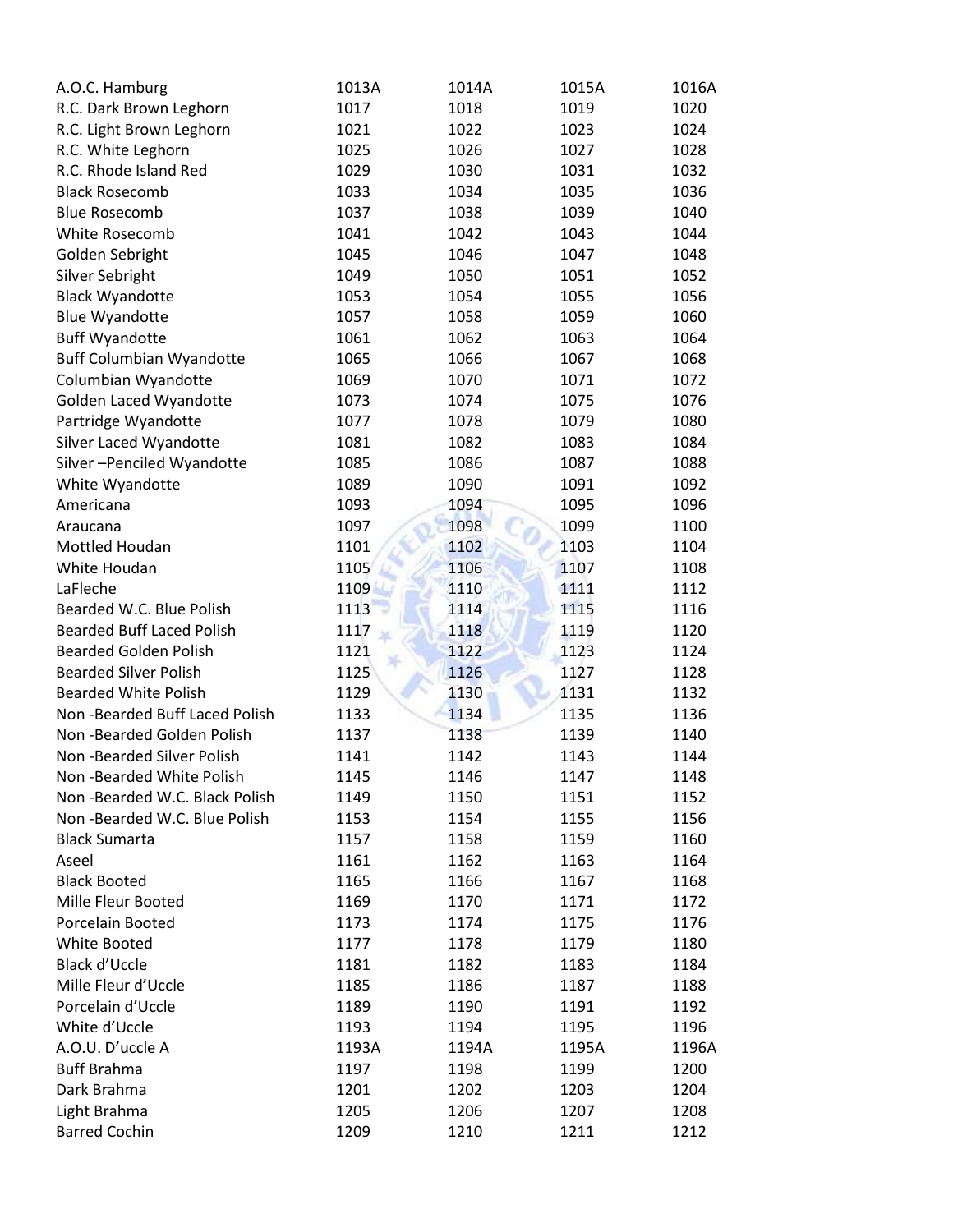| <b>Black Cochin</b>         | 1213 | 1214 | 1215 | 1216 |
|-----------------------------|------|------|------|------|
| <b>Blue Cochin</b>          | 1217 | 1218 | 1219 | 1220 |
| <b>Buff Cochin</b>          | 1221 | 1222 | 1223 | 1224 |
| Mottled Cochin              | 1225 | 1226 | 1227 | 1228 |
| Partridge Cochin            | 1229 | 1230 | 1231 | 1232 |
| <b>Red Cochin</b>           | 1233 | 1234 | 1235 | 1236 |
| <b>White Cochin</b>         | 1237 | 1238 | 1239 | 1240 |
| A.O.C. Cochin               | 1241 | 1242 | 1243 | 1244 |
| Faverolle                   | 1245 | 1246 | 1247 | 1248 |
| <b>Black Langshan</b>       | 1249 | 1250 | 1251 | 1252 |
| White Langshan              | 1253 | 1254 | 1255 | 1256 |
| <b>Bearded White Silkie</b> | 1257 | 1258 | 1259 | 1260 |
| <b>Bearded Black Silkie</b> | 1261 | 1262 | 1263 | 1264 |
| Non-Bearded White Silkie    | 1265 | 1266 | 1267 | 1268 |
| Non-Bearded Black Silkie    | 1269 | 1270 | 1271 | 1272 |
| A.O.C. Bearded Silkie       | 1273 | 1274 | 1275 | 1276 |
| A.O.C. Non-Bearded Silkie   | 1277 | 1278 | 1279 | 1280 |
| <b>Naked Neck Bantam</b>    | 1281 | 1282 | 1283 | 1284 |
| Sultan                      | 1285 | 1286 | 1287 | 1288 |

|                             | Section 3 - Ducks Standard |                 |             |                   |  |
|-----------------------------|----------------------------|-----------------|-------------|-------------------|--|
|                             | Old Drake                  | <b>Old Duck</b> | Young Drake | Young Duck        |  |
| Pekin                       | 553                        | 554             | 555         | 556               |  |
| Rouen                       | 557                        | 558             | 559         | 560               |  |
| <b>Blue Muscovy</b>         | 561                        | 562             | 563         | 564               |  |
| Chocolate Muscovy           | 565                        | 566             | 567         | 568               |  |
| <b>Colored Muscovy</b>      | 569                        | 570             | 571         | 572               |  |
| <b>White Muscovy</b>        | 573                        | 574             | 575         | 576               |  |
| Aylesbury                   | 577                        | 578             | 579         | 580               |  |
| <b>Crested White</b>        | 581                        | 582             | 583         | 584               |  |
| <b>Blue Swedish</b>         | 585                        | 586             | 587         | 588               |  |
| <b>Crested Blue Swedish</b> | 585A                       | 586A            | 587A        | 588A              |  |
| Cayuga                      | 589                        | 590             | 591         | 592               |  |
| <b>Buff</b>                 | 593                        | 594             | 595         | 596               |  |
| Magpie                      | 597                        | 598             | 599         | 600               |  |
| Fawn & White Runner         | 601                        | 602             | 603         | 604               |  |
| <b>Gray Runner</b>          | 605                        | 606             | 607         | 608               |  |
| <b>Penciled Runner</b>      | 609                        | 610             | 611         | 612               |  |
| <b>White Runner</b>         | 613                        | 614             | 615         | 616               |  |
| A.O.C. Runner               | 617                        | 618             | 619         | 620               |  |
| Khaki Campbell              | 621                        | 622             | 623         | 624               |  |
| Mallard                     | 625                        | 626             | 627         | 628               |  |
| Bantam:                     | Old Drake                  | Old Duck        | Young Drake | <b>Young Duck</b> |  |
| Gray Call                   | 629                        | 630             | 631         | 632               |  |
| Snowy Call                  | 633                        | 634             | 635         | 636               |  |
| White Call                  | 637                        | 638             | 639         | 640               |  |
| A.O.C. Call                 | 641                        | 642             | 643         | 644               |  |
| East India                  | 645                        | 646             | 647         | 648               |  |